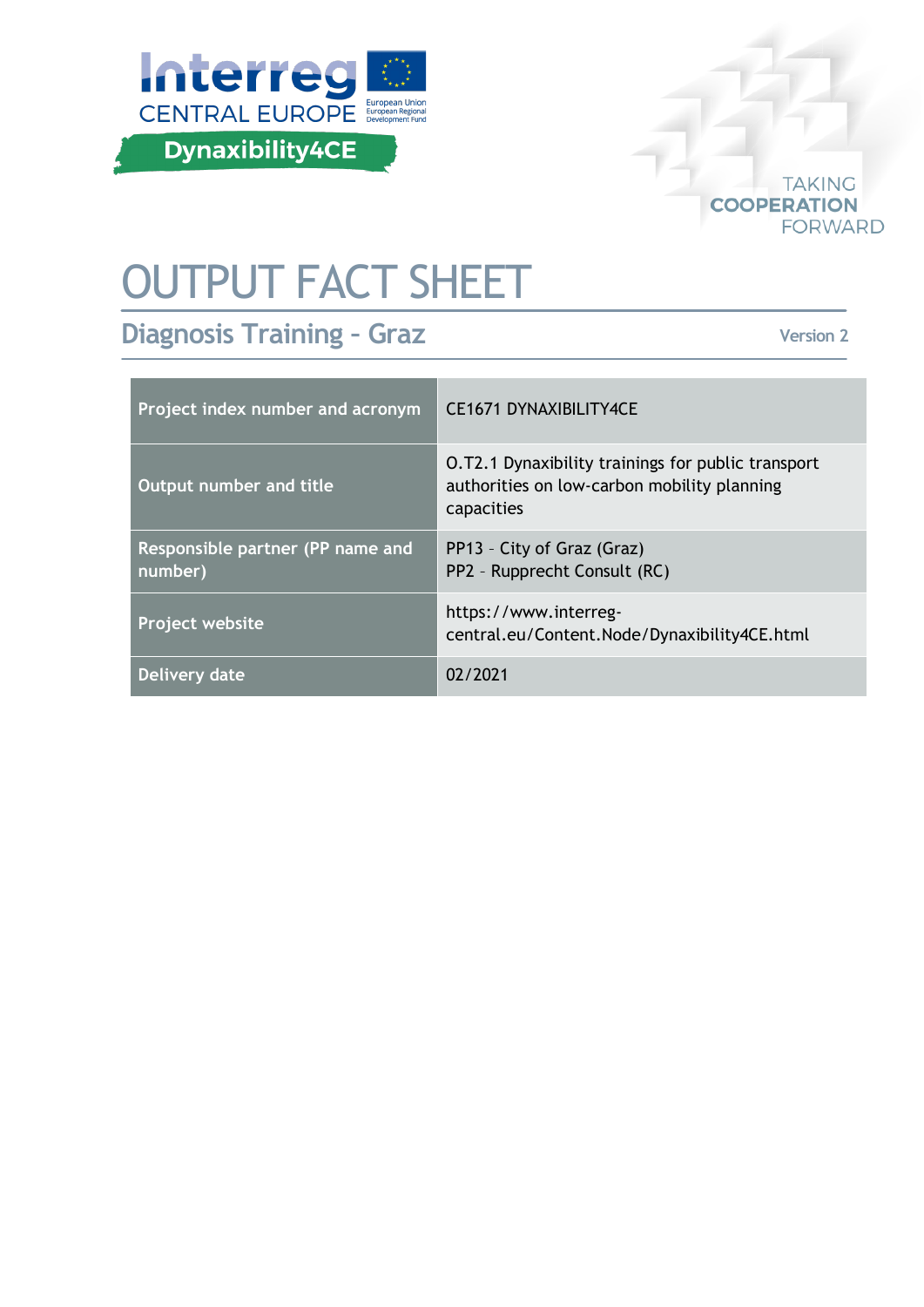

## **Summary description of the implemented training measure(s), explaining the specific goal(s),target groups and transnational added value**

Dynaxibility4CE's diagnosis training aims to analyse (and build capacities for such exercise) the current situation in the FUAs of project partners in terms of "readiness" to plan and implement new innovative mobility solutions and policies - from the areas of CCAM, MaaS and UVAR- in a complex and dynamic environment. The diagnosis training aims to create a clear understanding of the current "readiness level" of the FUAs and increase their dynaxibility (as the ability to plan and act in complex and dynamic environments) based on a critical examination of the organisation and joint analysis of the changes required to enable informed decision-making on the deployment of new mobility solutions.

The designed methodology for the diagnosis training workshops is described in deliverable D.T.2.1.1. It follows the systemic change management model OSTO, which stands for Open, Social, Technological and Economic system parts in a holistic System Model perspective. The project follows the structural version of the model and focuses on design elements and (system-) behaviour, to facilite the management of the steadily increasing dynamism and complexity of mobility systems and to find new action strategies to plan transformation towards innovative low-carbon or zero-emission mobility systems respectively.

In the case of the City of Graz, the workshop aimed to develop, discuss and prioritise an incentivising strategy for the local MaaS-application that is constantly being developed, including monetary and nonmonetary incentive schemes to promote the use of MaaS-apps. The event (held online) was moderated and coordinated by PP2 RC. Stakeholders from the local MaaS-Steering Group in FUA of PP13 Graz, participated, including City of Graz (Mobility planning department and EU-Unit), Holding Graz Public Transport Operator, Graz Energy Agency, Regional Management of the FUA Graz, the Government of Styria and the Styrian Public Transport Network.

#### **NUTS region(s) where training(s) have been conducted (relevant NUTS level)**

The training was directed to the City of Graz (Austria) and its FUA, including the following NUTS regions:

- AT221 Graz
- AT22 Styria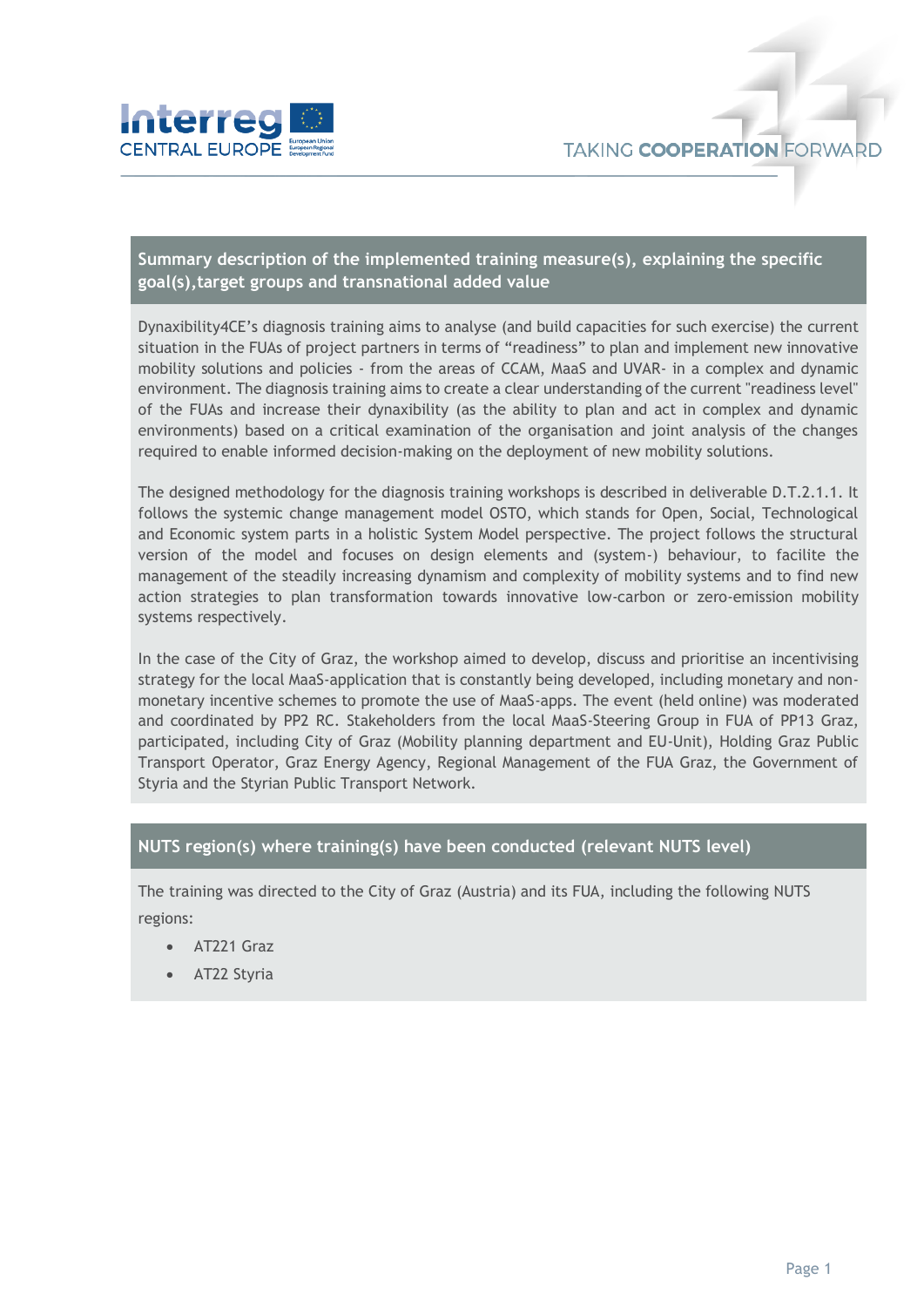

### **Expected impact and benefits of the trainings for the concerned territories and target groups**

The local authorities participating in the training have received first-hand guidance on useful methodologies to assess the city's readiness to plan for innovative mobility solutions and enhanced their knowledge and capacities to make informed decisions about the deployment of Mobility-as-a-Service (MaaS) in the Graz FUA.

In addition, the training methodology (and tools used) builds up capacities to perform a diagnosis analysis, through a structured assessment of the different system components that need to be addressed towards the MaaS implementation scenarios. The workshop's format also guided local authorities through the consideration of the different perspective and needs from each target (user/stakeholder) group, evaluating challenges and opportunities to define effective incentive schemes and optimal scenarios for MaaS deployment. These included, monetary incentives, (virtual and physical) Living Labs to allow testing and awareness raising, mobility behaviour monitoring and personalised information/promotional strategies, among others. In addition to the interactive workshop, the training included presentations on the methodological approach for a user-centred scenario assessment, as well as guidance on key aspects and examples of testing and participation concepts in Living Labs, to increase public acceptance of the MaaS solutions, and manage the MaaS market. The contents of these presentations aim to provide a frame and common understanding of the topic at hand before the interactive discussion session, but also to strengthen the capacities and knowledge of local public (transport) authorities.

Through the discussion of the strategic vision towards MaaS and characterisation of the implementation scenarios, key steps were taken towards the development of an Action Plan (D.T1.2.3) for the Graz FUA. The results of the workshop will be used as a basis for the action planning towards the implementation of low-carbon mobility solutions, and the assessment of needs and knowledge gaps for their realisation. The training strengthens local practices for MaaS implementation planning, to more effectively address the FUA's mobility challenges and the needs of its citizens.

Besides, it serves to identify key challenges and support needs that will guide the development of Dynaxibility4CE's tools and methodologies for low carbon mobility planning. In particular, the analysis and findings of the scenario assessment study, provide useful input for the ongoing preparation of Dynaxibility4CE's topic guide for the integration of MaaS in SUMP processes and MaaS-readiness selfassessment tool.